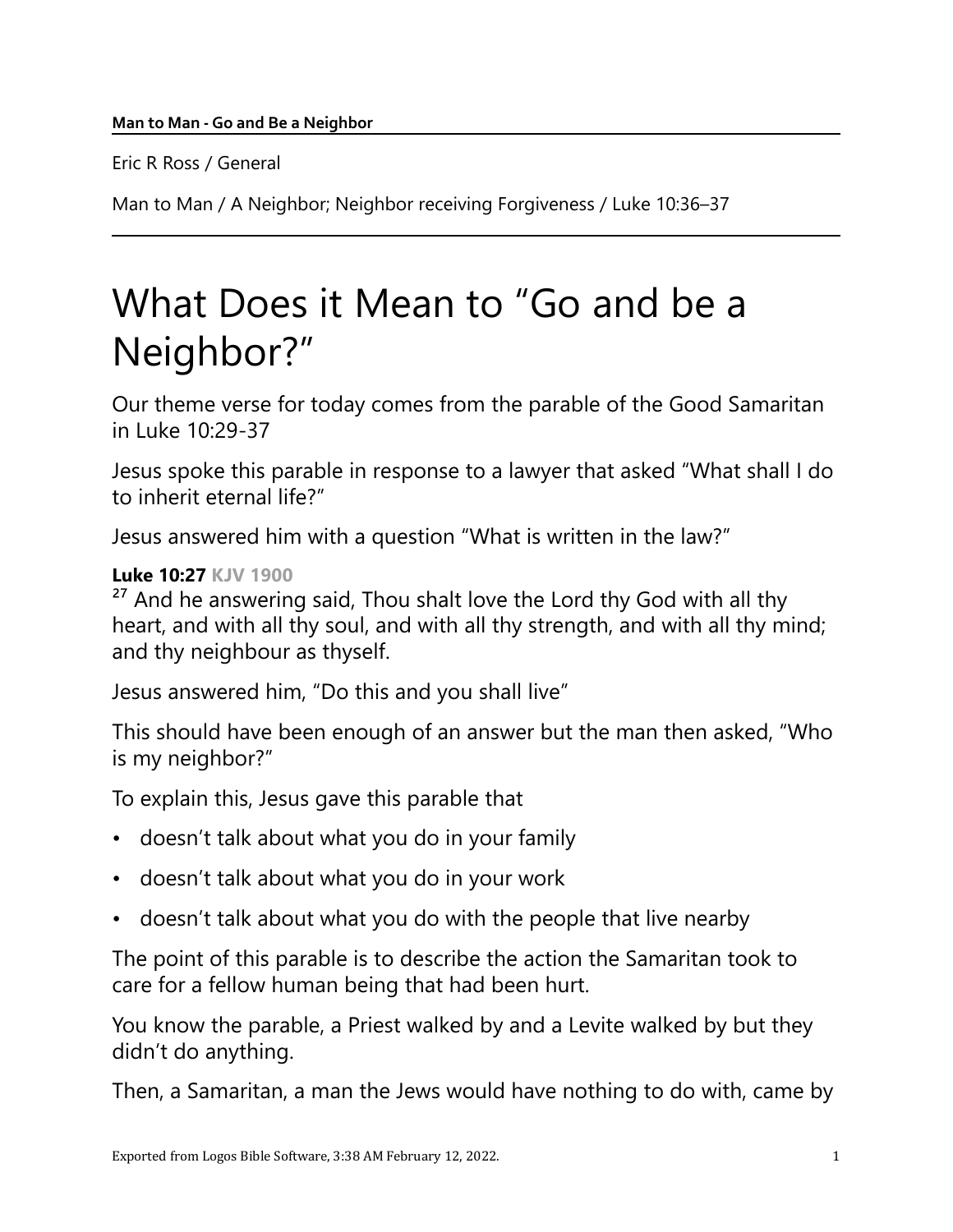and helped.

Jesus said in Luke 10:36-37

### Luke 10:36–37 KJV 1900

<sup>36</sup> Which now of these three, thinkest thou, was neighbour unto him that fell among the thieves?<sup>37</sup> And he said, He that shewed mercy on him. Then said Jesus unto him, Go, and do thou likewise.

## Valentines Day

Now, I am going to step back for a minute because we are very close to Valentines Day.

February 14 is the day when we remember those who are near and dear.

Those of us with close personal relationships may express our love by giving cards, candy, flowers, or dining out.

There are many that don't have someone in their life and may not be a recipient of this kind of love.

As a child of God, the Good News (the Bible) lets us know, you'll always be loved by God and never forgotten.

I want to take this occasion to talk about Love, not just the natural human kind of love, but the God kind of love.

› (The origin of St. Valentine Day can be found at History of Valentine Day, 2009, History.com).

## St. Valentine

Valentines Day was originally set aside to honor a martyred Christian, named Valentine.

Over time, it has become extremely commercialized, and today there are few that know it's origin.

## Today's Symbols

If we do a search on Valentines Day, we will find several symbols that are used which includes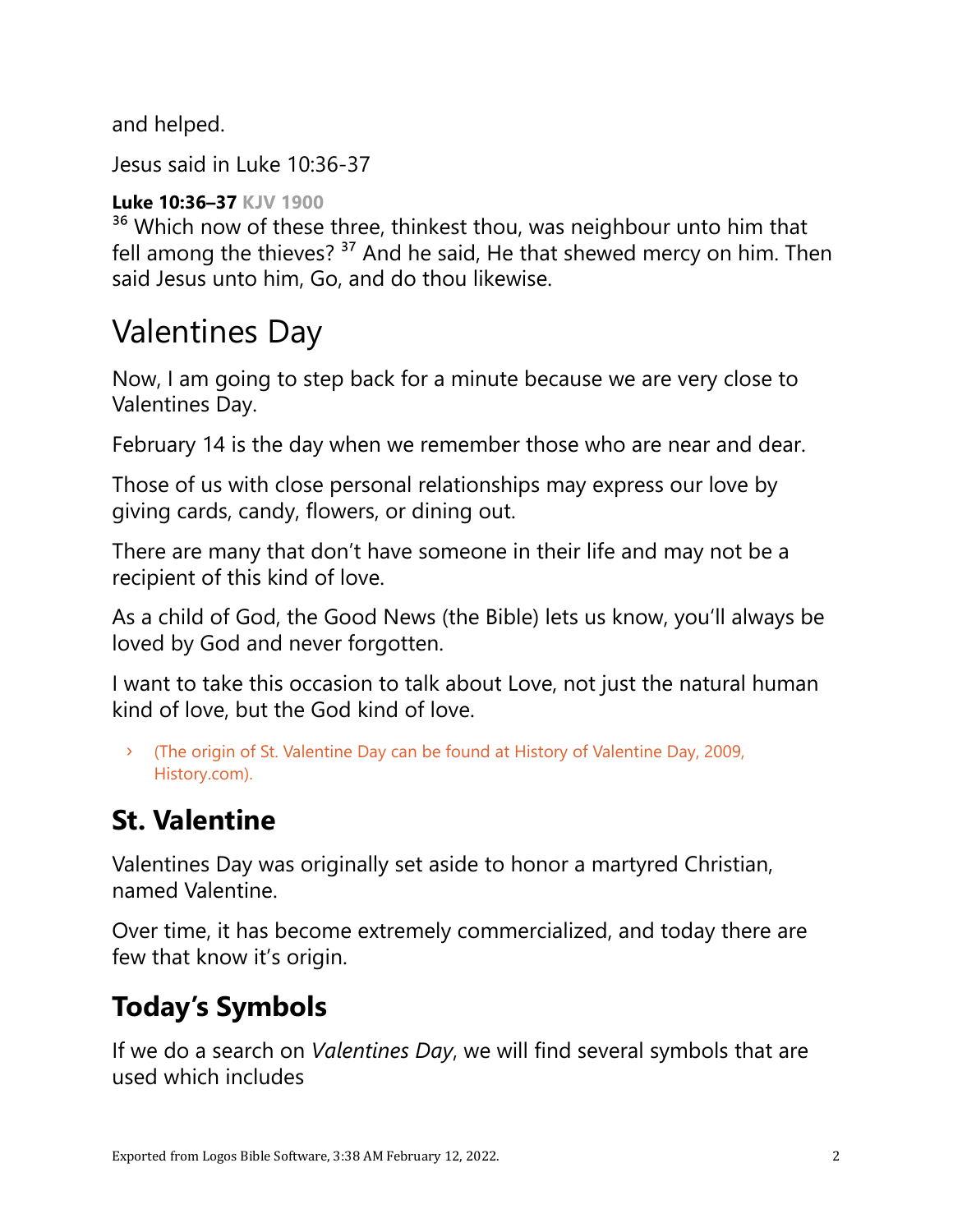- the heart-shaped outline
- doves
- and this chubby and playful winged little boy named Cupid

## Cupid (Eros)

But Cupid was not always this playful little child.

Cupid is often shown with a bow and arrows, which he shoots to ignite love in one's heart.

Cupid, The original Cupid was a Greek god called eros

(the Greek word for desire)

At one point, he was said to have a sharp golden arrow, that if shot, would cause love in the heart it pierced.

But if he shot a dull lead arrow, it would cause disdain in those it struck.

It was said that Eros was "a wanton boy, of whom a thousand tricks and cruel sports are related, and from whom neither gods nor men were safe".

Cupid (eros) was thought to play with the hearts of mortals and gods to cause mayhem.

This concept of Cupid (eros) refers to sensual or passionate love, from which the term erotic is derived.

It recognizes that there is a natural, carnal, love that draws people together, but it can also become vulgar when this passion is only directed toward self-satisfaction.

We might describe this today as stalking, or rape, or physical abuse. We might also recognize that in many pagan religions having sex with a temple priestess was a way to worship the gods.

Greek Words Translated as Love

- eros
- storge
- philia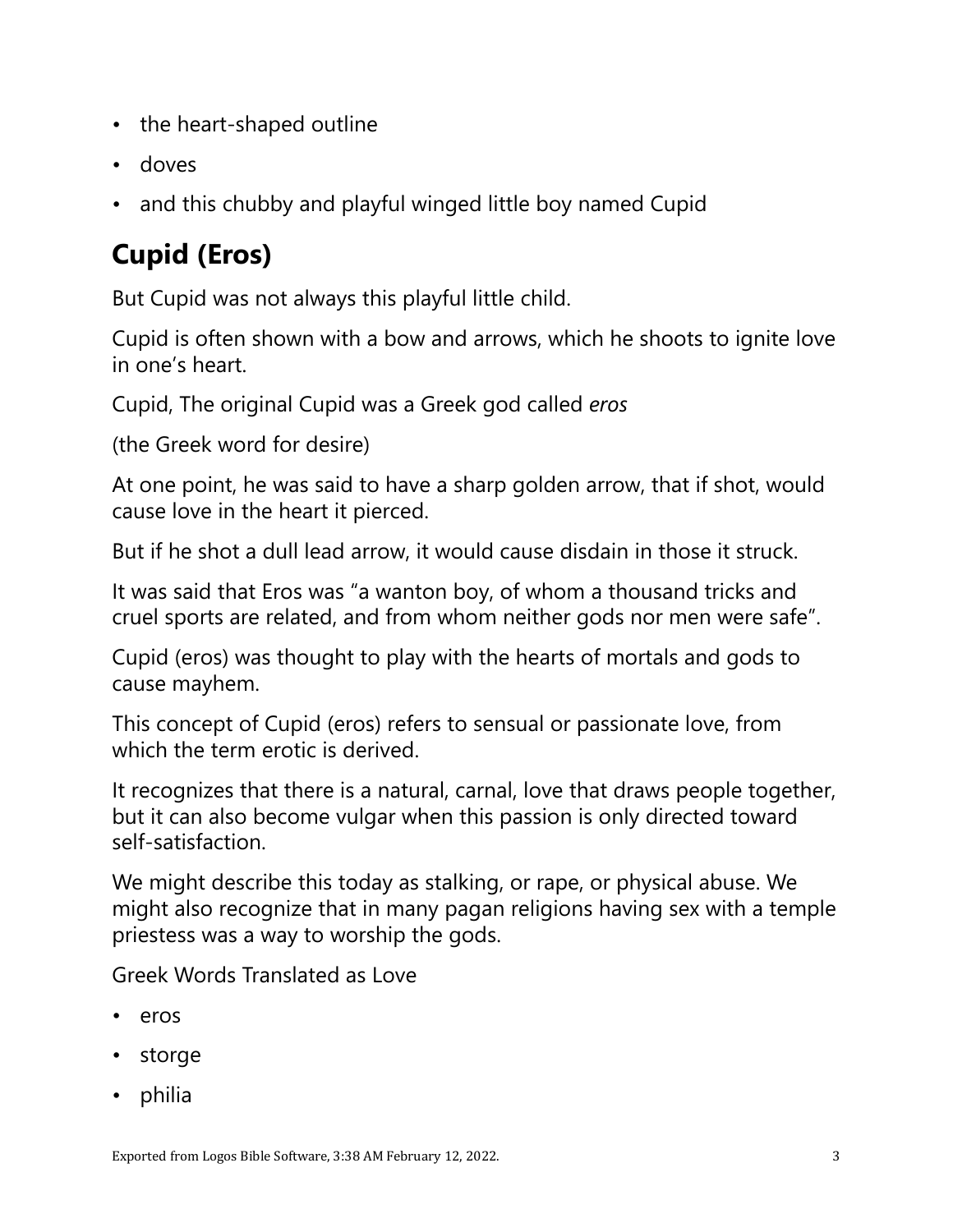• agape

### Eros

Eros is one of several Greek words translated in English as love. There are four main Greek words translated as the English word "love" but each has a slightly different meaning.

However, this word eros which is implied through Cupid on Valentine's Day, is not found in the New Testament.

### Storge

Another Greek word storge, which is the love within a family, is also missing in the New Testament

This word would is a clear part of a marriage and family

Jesus was very clear in Mark 10:6–9

#### Mark 10:6–9 KJV 1900

<sup>6</sup> But from the beginning of the creation God made them male and female.  $<sup>7</sup>$  For this cause shall a man leave his father and mother, and cleave to his</sup> wife; <sup>8</sup> And they twain shall be one flesh: so then they are no more twain, but one flesh. 9 What therefore God hath joined together, let not man put asunder.

We also understand that God established this family structure so we could raise "a Godly seed", children in Malachi 2:13.

There are two main Greek words that describe love in New Testament.

These show us God's priority for our lives as Christians in this age.

### Philia

The first is *philia*, which is a friendship.

Friendship is a mutual bond, where both are inclined to help or support each other.

An example of philia love is in Galatians 6:2

```
Galatians 6:2 KJV 1900
```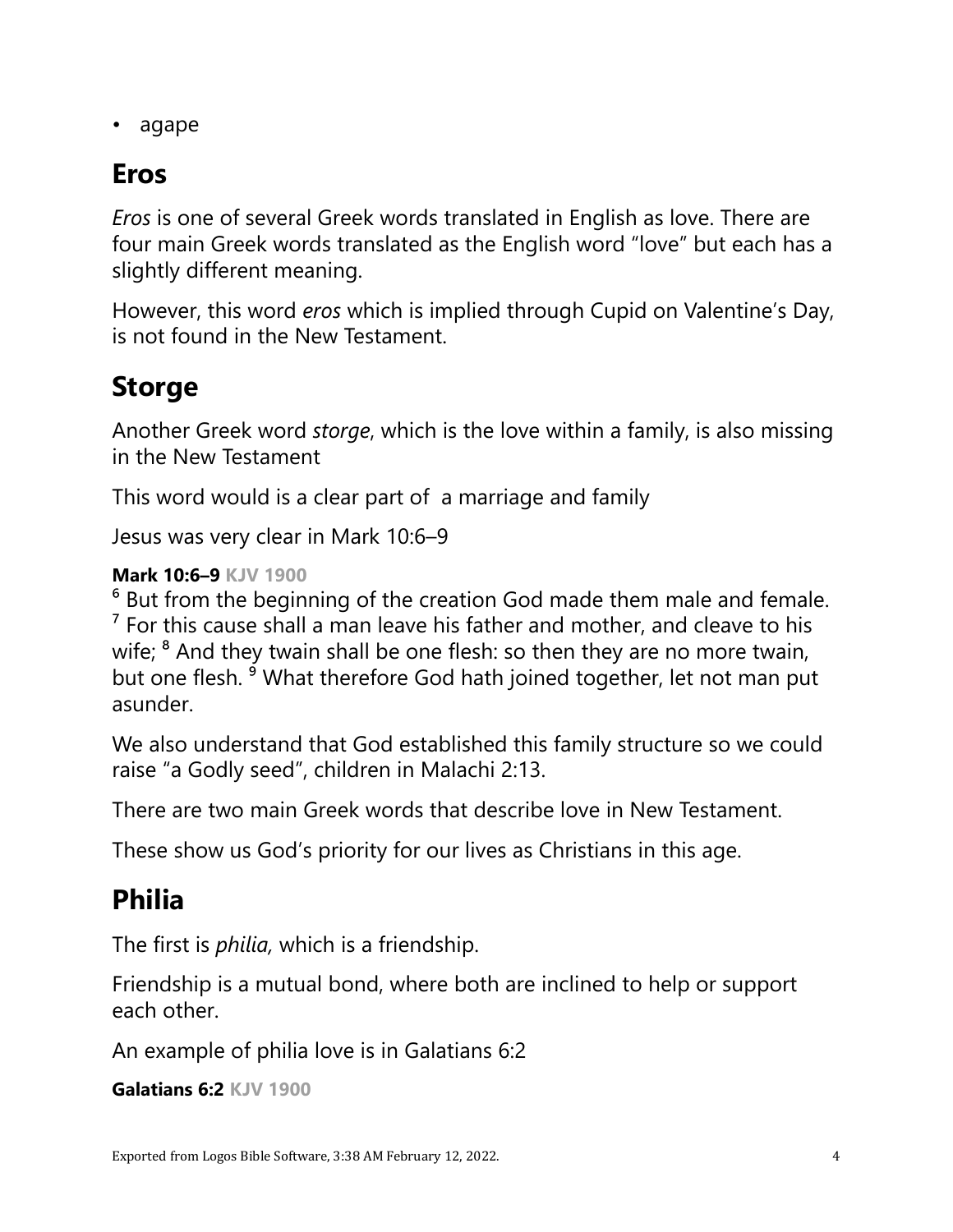$2$  Bear ye one another's burdens, and so fulfil the law of Christ.

This means we should be aware of the things going on in anothers life and help them as we are able.

Another example is in Romans 12:15

```
Romans 12:15 KJV 1900
```
 $15$  Rejoice with them that do rejoice, and weep with them that weep.

There are challenges that we sometimes face.

There are also victories that we can celebrate.

No more pain in my shoulder.

Eye sight for Rich.

### Agape

The other Greek word in the New Testament is the most common word used which is agape.

This carries the sense of affectionate regard or benevolence toward someone.

Jesus said in John 15:12

John 15:12 KJV 1900

 $12$  This is my commandment, That ye love one another, as I have loved you.

philia and agape are must have ingredients if relationships are going to succeed

So, lets now get to what it means in Luke 10:36-37

#### Luke 10:36–37 KJV 1900

<sup>36</sup> Which now of these three, thinkest thou, was neighbour unto him that fell among the thieves?<sup>37</sup> And he said, He that shewed mercy on him. Then said Jesus unto him, Go, and do thou likewise.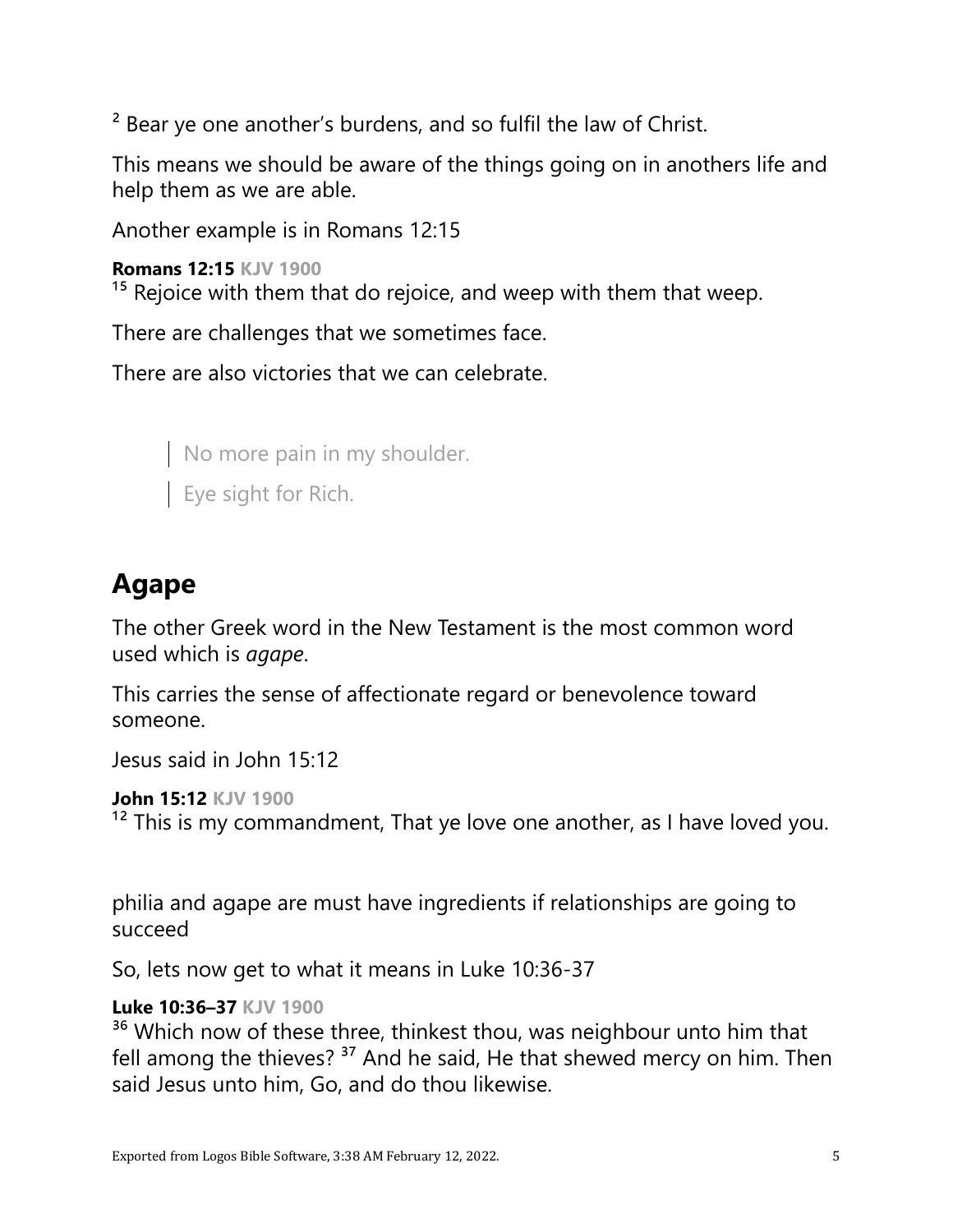## Who was a neighbor?

Well, Jesus said it was the one that "showed mercy"

When we look up the word mercy here, the definition says, "See Love"

But this wasn't just to "love", the word "shewed" before it means to "make a path for"

This Samaritan made a way for the wounded and injured man to experience love as his needs were taken care of.

### The emphasis in the New Testament is on these two kinds of love, "philia", friendship, and "agape", unconditional love, the God kind of love.

This "agape" love is what God showed us through Jesus Christ in Romans 5:6–8

### Romans 5:6–8 KJV 1900

<sup>6</sup> For when we were yet without strength, in due time Christ died for the ungodly. 7 For scarcely for a righteous man will one die: yet peradventure for a good man some would even dare to die. 8 But God commendeth his love toward us, in that, while we were yet sinners, Christ died for us.

We only come to know this "agape" love because God has demonstrated it to us.

This is the love that creates in us a heart of flesh, as God promised in Ezekiel 36:26–27

### Ezekiel 36:26–27 KJV 1900

 $26$  A new heart also will I give you, and a new spirit will I put within you: and I will take away the stony heart out of your flesh, and I will give you an heart of flesh.<sup>27</sup> And I will put my spirit within you, and cause you to walk in my statutes, and ye shall keep my judgments, and do them.

### As Born Again Holy Spirit-filled sons and daughters of God, we no longer should be driven by the self-gratifying lust of the flesh.

Instead, because we know the love of God for us, and trust Him as our provider, we should be aware of the needs of others.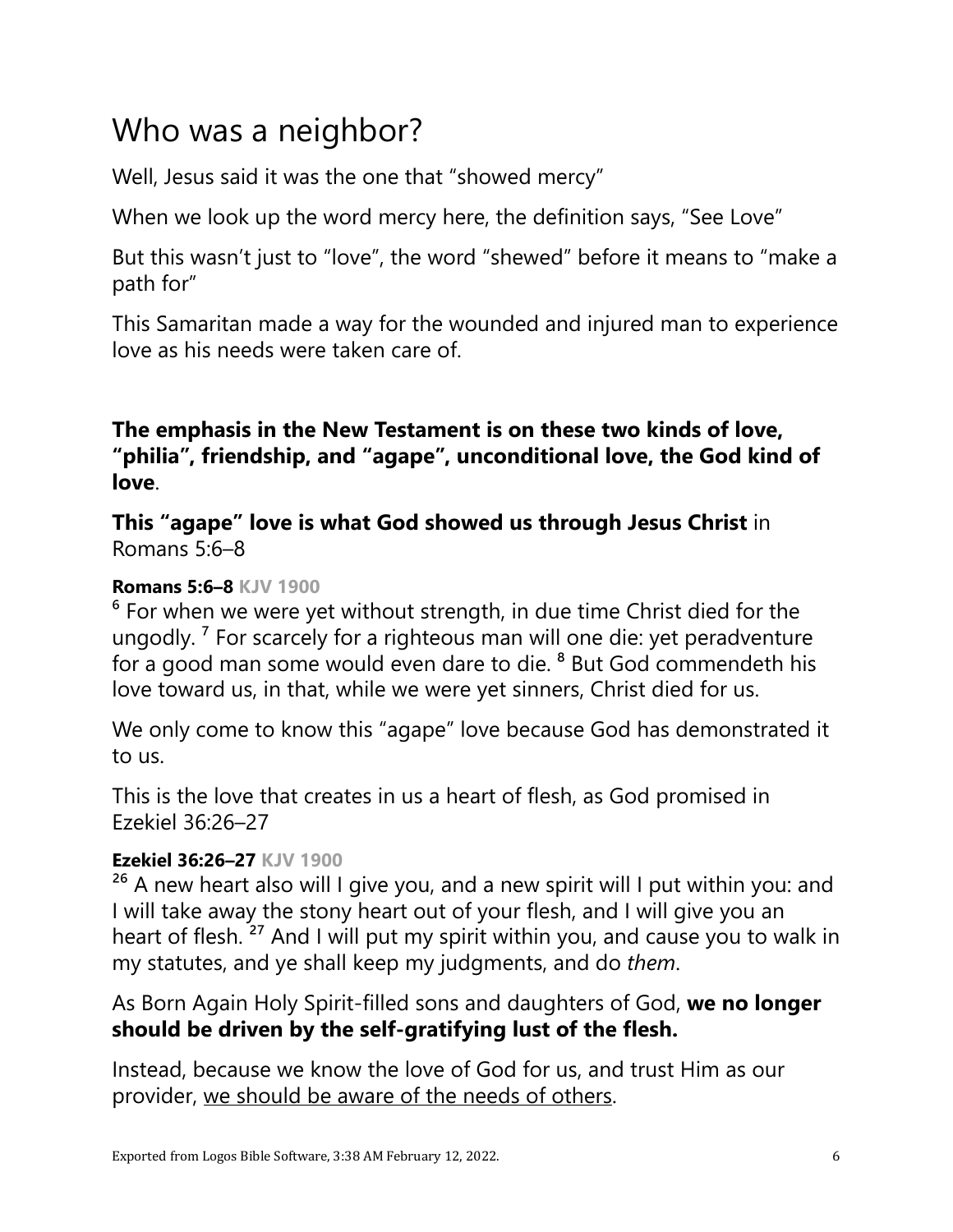### This means we've learned to act as the Good Samaritan did.

May this Valentine's Day be a blessed and joyful one.

May we not only experience the "agape" love (that sense of affection), that God has for us, but that we also demonstrate it, as the Apostle Paul did.

Paul, in Romans 16:1-15 as he recognized all of the people that were doing their part as Christians around him.

#### Romans 16:1–15 KJV 1900

 $1$  I commend unto you Phebe our sister, which is a servant of the church which is at Cenchrea: <sup>2</sup> That ye receive her in the Lord, as becometh saints, and that ye assist her in whatsoever business she hath need of you: for she hath been a succourer of many, and of myself also.<sup>3</sup> Greet Priscilla and Aquila my helpers in Christ Jesus: 4 Who have for my life laid down their own necks: unto whom not only I give thanks, but also all the churches of the Gentiles.<sup>5</sup> Likewise greet the church that is in their house. Salute my wellbeloved Epaenetus, who is the firstfruits of Achaia unto Christ. <sup>6</sup> Greet Mary, who bestowed much labour on us.  $<sup>7</sup>$  Salute Andronicus and Junia, my</sup> kinsmen, and my fellowprisoners, who are of note among the apostles, who also were in Christ before me. <sup>8</sup> Greet Amplias my beloved in the Lord. <sup>9</sup> Salute Urbane, our helper in Christ, and Stachys my beloved.<sup>10</sup> Salute Apelles approved in Christ. Salute them which are of Aristobulus' household. <sup>11</sup> Salute Herodion my kinsman. Greet them that be of the *household* of Narcissus, which are in the Lord.<sup>12</sup> Salute Tryphena and Tryphosa, who labour in the Lord. Salute the beloved Persis, which laboured much in the Lord.<sup>13</sup> Salute Rufus chosen in the Lord, and his mother and mine.<sup>14</sup> Salute Asyncritus, Phlegon, Hermas, Patrobas, Hermes, and the brethren which are with them. <sup>15</sup> Salute Philologus, and Julia, Nereus, and his sister, and Olympas, and all the saints which are with them.

Paul sends his agape love of gratitude to fellow believers who supported him by:

- laboring with him
- praying for him
- giving sacrificial gifts